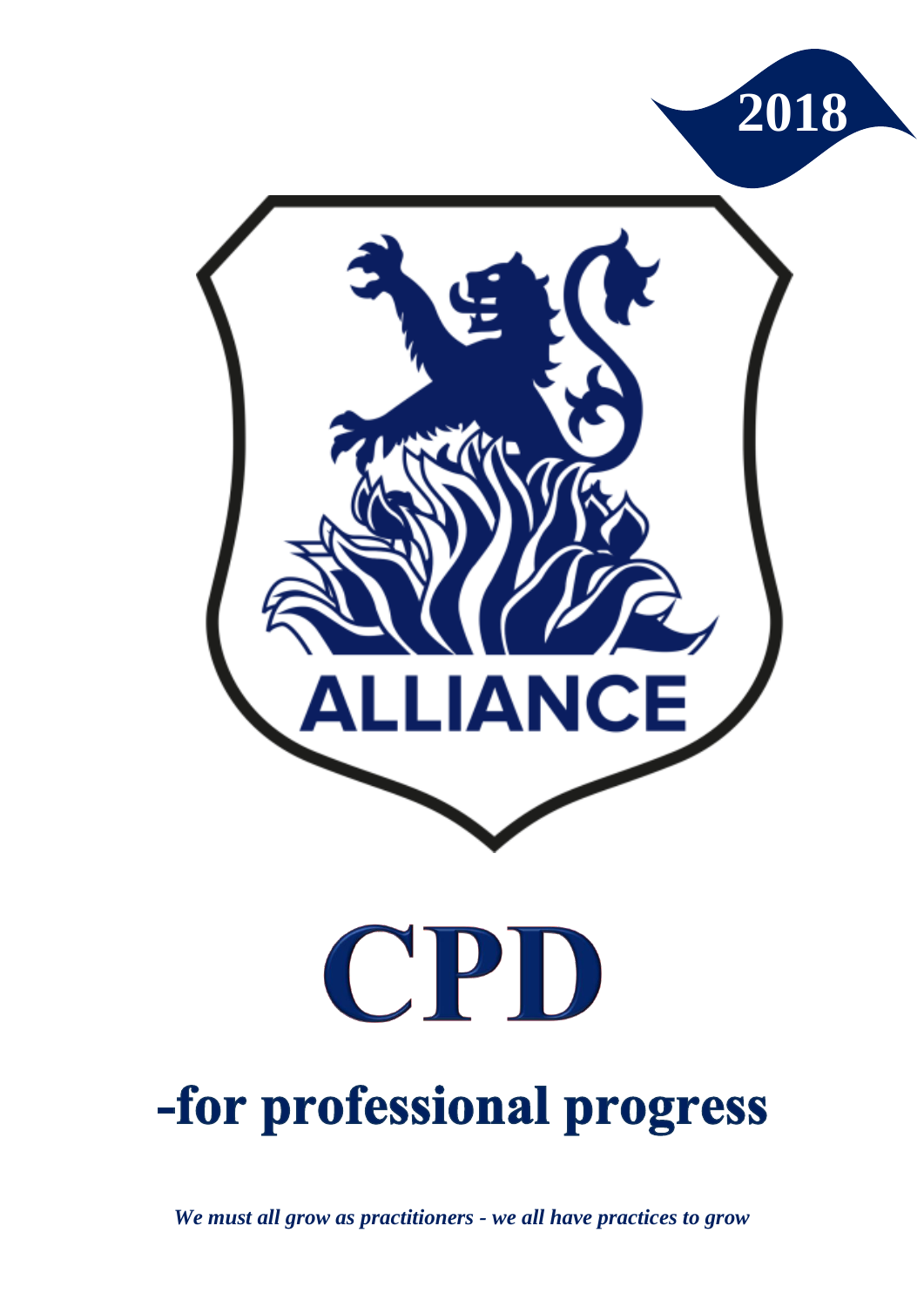# **What is CPD?**

**Continuing Professional Development - CPD - is the means by which people engaged in health occupations keep themselves informed and up-to-date.**

**CPD activities involve interaction with fellow workers, or engagement with material that is relevant to what we do occupationally. Activities such as attending lectures, seminars and courses all count as CPD.**

**CPD helps us to develop ourselves as practitioners – we must all remember that we are 'in practice'. And** *'we can earn more if we learn more'* **is absolutely how it is…. top-earning practitioners are always those who have done more than the minimum training and have developed themselves professionally. This is how senior colleagues become senior and earn their respect.**

**Not all CPD activity costs money. We can write and submit an article for the Journal, for instance. Clinical articles are always particularly welcome because of their direct educational value to fellow clinicians. Personal research into a topic, reading to find information, writing a book review, preparing a presentation or just meeting to discuss a topic with colleagues all count for CPD.**

## **How do we know how much to do?**

**The Alliance has a points system for guidance. The points system helps to define the minimal amount of involvement considered necessary so that any individual not involving themselves sufficiently can be identified as a higher insurance risk posing a greater risk to clients and the threat of higher premiums to other members. By engaging in CPD we keep our insurance strong and our premiums low. If you are just qualifying, your first course will give you 20 points - your first year's CPD. When established in practice, the aim is to accumulate 40 CPD points in a full membership year.**

**The Alliance conducts a 2½% Annual Audit to ensure that its accredited register members engage with CPD in the expected quality and amount.**

## **New Diabetes Diploma**

**This newly-written Diploma course is presented in four modules. Each module requires essaystyle responses. The prevalence of diabetes mellitus is rising at an alarming rate in the UK and, with the number of overweight people and the number of people of advanced age, threatens to overwhelm the NHS. Understanding diabetes and the avoidance of its worst consequences is of great importance for those of us working on feet and legs.**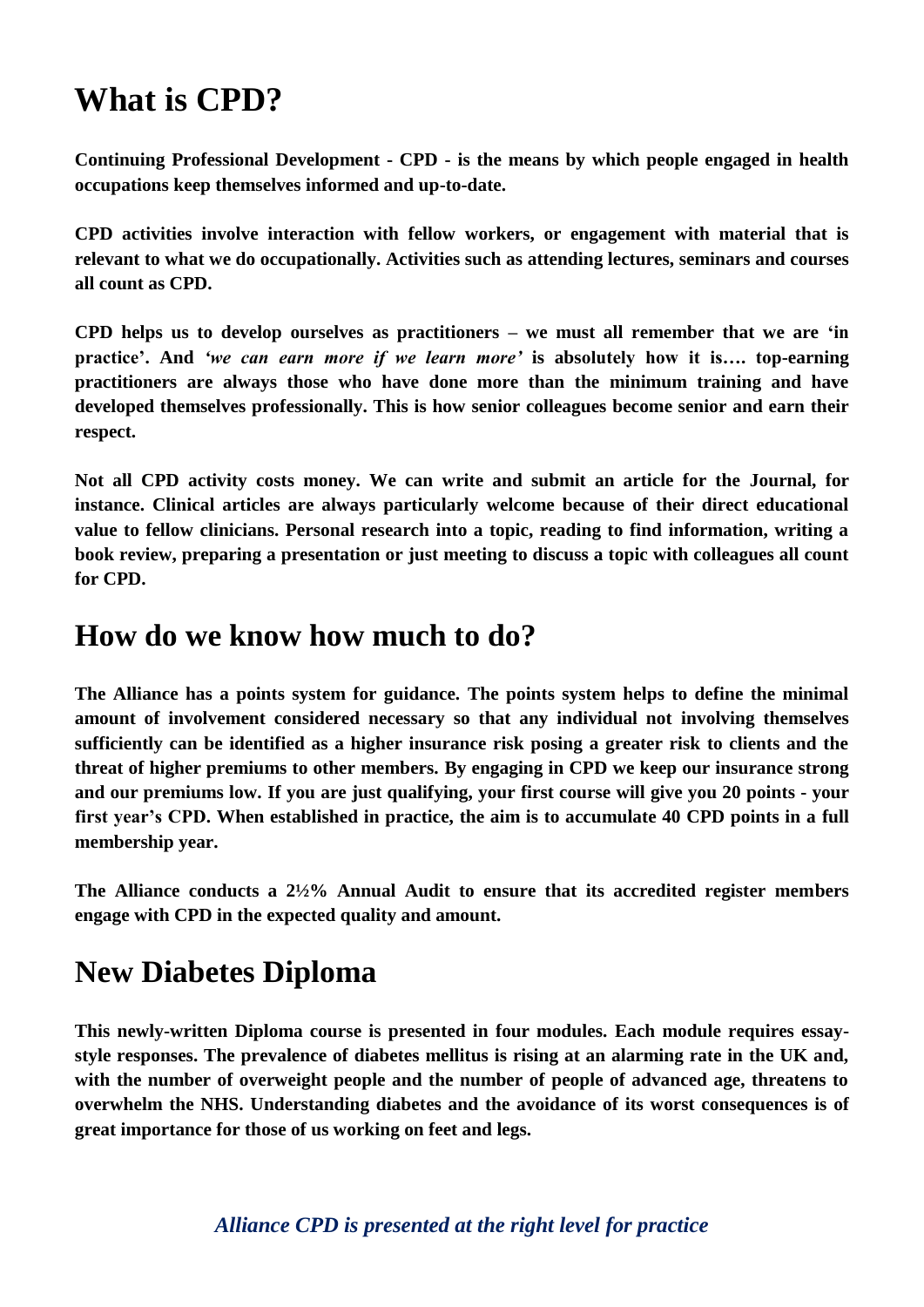# **How do we know what CPD earns?**

### **CPD is awarded according to the following tariff:**

| Attendance at a complete two-day Alliance Convention                                                                                                                                                                                                                           | 40       |
|--------------------------------------------------------------------------------------------------------------------------------------------------------------------------------------------------------------------------------------------------------------------------------|----------|
| (25 points for all-day Saturday, 15 points for Sunday morning)<br>Attendance at a completed 1 day Convention                                                                                                                                                                   | 25       |
| Diabetes $-$ a level 4 Diploma (four modules)                                                                                                                                                                                                                                  | 20       |
| Attendance at an Alliance Open Clinical Forum                                                                                                                                                                                                                                  | 10       |
| Attendance at a meeting of another professional body                                                                                                                                                                                                                           | 5        |
| First Aid course (3 year certificate)                                                                                                                                                                                                                                          | 15       |
| Completion of an Alliance approved initial FHP course (level 4 with 10 days practical)                                                                                                                                                                                         | 20       |
| Completion of a major advanced level course:<br>(Biomechanics, Remedial Massage, Verruca Management, Advanced Foot Health Practice)                                                                                                                                            | 20       |
| Downloads – completion of exercises from the Alliance website                                                                                                                                                                                                                  | 10       |
| Masterclass Attendance per 3 hour session                                                                                                                                                                                                                                      | 10       |
| Study Groups/Workshops:<br>(groups of practitioners meeting to examine topics relevant to practice)                                                                                                                                                                            | 10       |
| Courses/Workshops on topics relevant to practice                                                                                                                                                                                                                               | 10       |
| Publication of submissions to the Alliance Journal<br>(note that only those articles actually accepted for publication are awarded CPD,<br>and that points awarded depend upon clinical content and value to colleagues)                                                       | variable |
| Other activities can earn CPD<br>examples: personal research of relevant topics; book reviews; mentored sessions<br>trials/audits based on your practice; collaborative research with colleagues;<br>lecture preparation; demonstrations; talks; lecturing to colleagues; etc. | variable |

*All claims for CPD must be submitted to Alliance Head Office and be accompanied by evidence to support the claim (copies of receipts, certificates of attendance, certificates of completion, etc.)*

#### **Ideally, CPD should cover a range of activities**

*Key to organiser:*

Alliance  $\sum_{k=1}^{\infty}$  College of Foot Health Practitioners, Blackheath



POINTS

*It's not about collecting points – it's about developing yourself as a practitioner*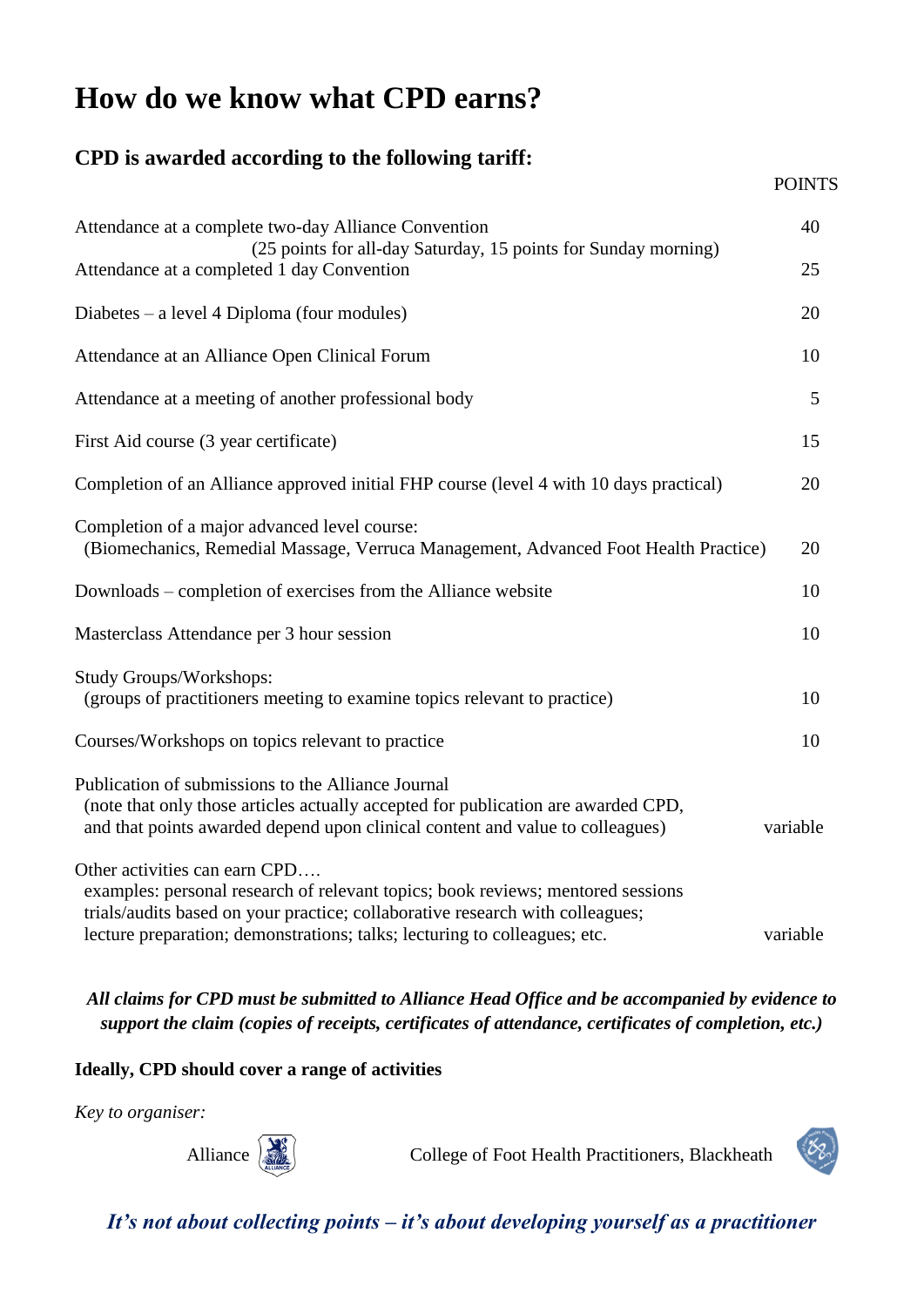### **CPD FOR PROFESSIONAL GROWTH AND ADVANCEMENT–2018**

*Almost any engagement with further learning or interaction with colleagues will add to our abilities, experience and understanding. We benefit by increased confidence, earning ability and job satisfaction. To our patients it means that we can be more helpful, offer more options and deliver better treatment. From our patients we gain greater respect, greater loyalty and more demand for our services. Informed practitioners that demonstrate a professional outlook and behave in a professional manner advance in their practices and grow in stature.*

#### **ANNUAL CONVENTIONS 2018**

**The Spring Convention this year is Sat/Sun 12th/13th May 2018 -all day Saturday, and Sunday morning up to and including Lunch. Attendance at all the lectures of the May Convention merits 40 CPD points.**

**The Autumn Convention is a one day event on Saturday 20th October and merits 25 CPD points.**

(Accommodation can be booked for the preceding Friday evening at either Convention, if required)

**Conventions are held at Dunchurch Park Hotel & Conference Centre, Near Rugby, CV22 6QW. Quality speakers deliver up-to-the-minute and well-researched presentations. The programmes are well supported by a wide range of trade stands and suppliers.**

*– see Alliance website www thealliance.com/events for programme details*

|                           | <b>ALLIANCE</b>                                                                                                                         |
|---------------------------|-----------------------------------------------------------------------------------------------------------------------------------------|
|                           |                                                                                                                                         |
|                           |                                                                                                                                         |
|                           | Sat $8^{th}$ Sept                                                                                                                       |
|                           | Sat $3^{\text{rd}}$ Nov                                                                                                                 |
|                           |                                                                                                                                         |
| Dubrovnik Hotel, Bradford | OCFs explore aspects of our work and show how we can develop and broaden our practices:<br>Oriel Country House Hotel, St Asaph, N Wales |

| <b>ADVANCED COURSES</b>                                     |            |  |
|-------------------------------------------------------------|------------|--|
| <b>Advanced Foot Health Practice</b>                        | 6 modules  |  |
| The Verruca Course (incl. cryotherapy)                      | 6 modules  |  |
| <b>Biomechanics and Orthotics</b>                           | 10 modules |  |
| Remedial Massage of the Lower Limb                          | 10 modules |  |
| Diabetes Diploma                                            | 4 modules  |  |
| completion of each of the above courses gains 20 CPD points |            |  |

*Completion of any three of the above Advanced Courses in addition to your initial qualification will give you that superior 'edge' in your practice and the Alliance will recognise this achievement by the award of a Fellowship. Alliance Fellowship is a recognition of the extra effort put in to learning and is an acknowledgement of seniority within the profession.*

*Fellowship is earned by study and recognises the extra learning undertaken*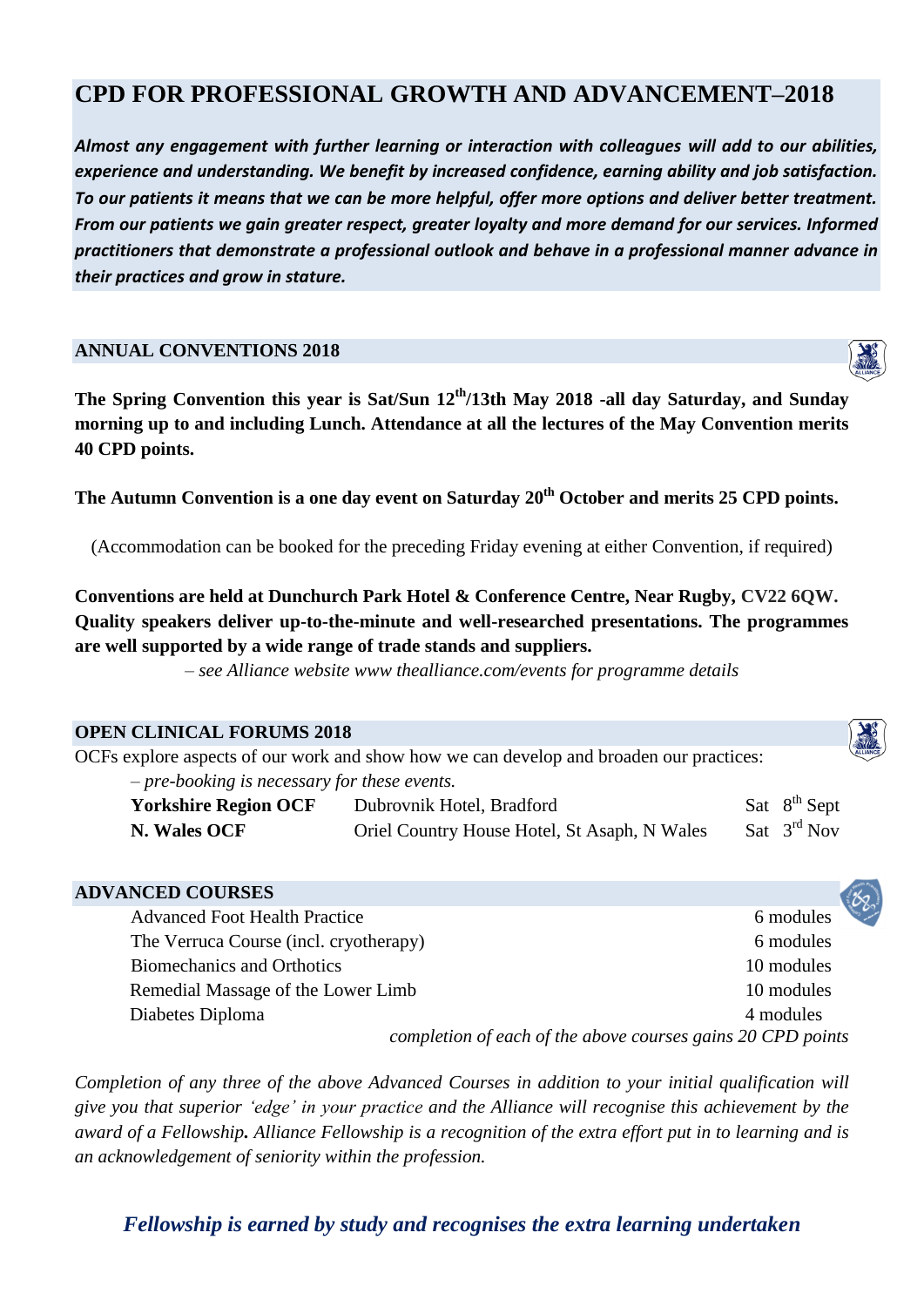#### **MASTERCLASSES 2018**

*Masterclasses are each of 3 hours duration. am sessions are 10.00 – 1.00, pm sessions are 2.00 – 5.00.*

| Assessment of the Foot (am)        | Protection of the Foot (pm)      | Wed $28th$ Feb                                         |
|------------------------------------|----------------------------------|--------------------------------------------------------|
| Diabetes – why the concern? $(am)$ | Doppler (pm)                     | Thurs 8 <sup>th</sup> March                            |
| Assessment of the Foot (am)        | Protection of the Foot (pm)      | Wed 25 <sup>th</sup> April                             |
| Verruca Management (am)            | Ingrowing Toenail Technique (pm) | Thurs 26 <sup>th</sup> April                           |
| Verruca Management (am)            | Ingrowing Toenail Technique (pm) | Wed $27th$ June                                        |
| Diabetes – why the concern? $(am)$ | Doppler (pm)                     | Thurs 28 <sup>th</sup> June                            |
| Verruca Management (am)            | Ingrowing Toenail Technique (pm) | Thurs $4th$ Oct                                        |
| Diabetes workshop (am)             | Doppler (pm)                     | Wed 28th Nov<br>(10 CPD points per 3 hour masterclass) |

#### **CPD DOWNLOADS FROM ALLIANCE WEBSITE**

Cellulitis; Compound Tincture of Benzoin; Deep Vein Thrombosis; Peripheral Neuropathy; Role of Silver Nitrate; Clinical Maintenance of the Ingrowing Toenail; Cutting and Abrasion; Nail drills-wet or dry?; Peripheral Vascular Disease; Toenails - Function and Management; Stabilisation of the Pelvis; Warfarin; First MPJ Action; Plantar fascia; *Wound healing, Diabetic ulceration (new 2017*) *(each completed paper merits 10 CPD points)*

#### **ESSENTIAL BASIC LIFE SUPPORT**

# First Aid 3 year certificate hands-on at the College Wed 31st Oct

# Online course leads to 3 year certificate -link from Alliance website

 *(each course merits 15 CPD points)*





**MENTORING/One-to-One tuition/any topic** John at the College book 0121 559 0180

*-not all CPD has associated cost*

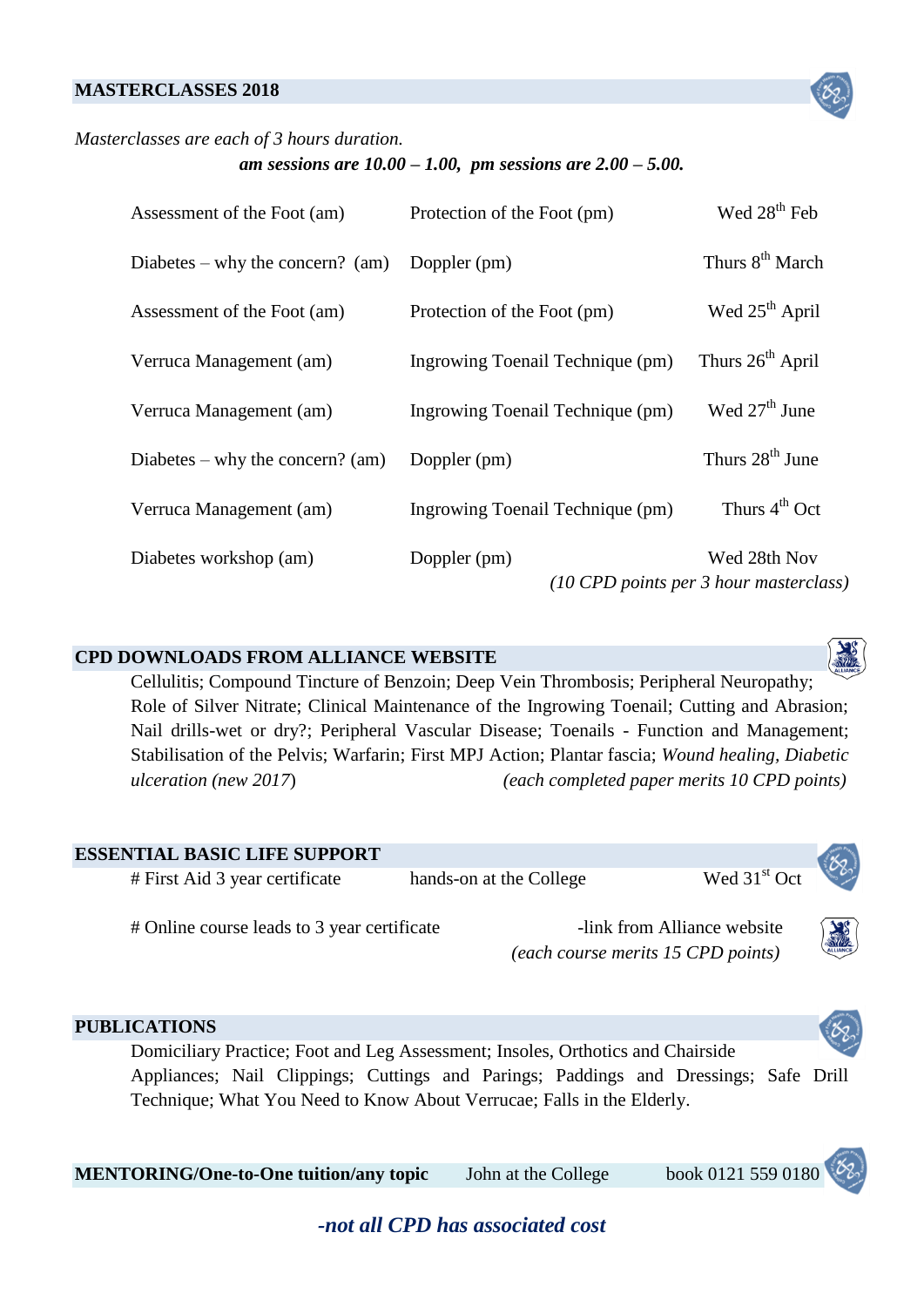#### **PAPERS, ARTICLES, REPRINTS** *(John's papers)*

List available from the College of Foot Health Practitioners…. all at 50p per printed side *topics in detail – know-how to help you clinically*

Text Book: The Lower Limb for the Lower Limb Practitioner -by John Falkner-Heylings, BSc (Podiatric Medicine), Podiatrist *-wire spiral-bound, soft back, approx. 250 pages*

#### **SUBMISSION OF JOURNAL ARTICLES**

Clinical articles are always welcome, book reviews, letters, warnings to colleagues, technical information, research, hints and tips *all count for CPD (if published)*

#### **NO COST/LOW COST CPD**

Finding things tight...? CPD can be raised by no-cost/lo-cost activities...

Write for the Alliance Journal - published articles merit CPD award Research relevant topics of direct interest to yourself Conduct trials/audits based on your own client bank Promote the occupation/mount an event to the public or study with your colleagues *demonstrate what you have done and be credited for your effort*

**All Alliance CPD is available to non-members of any background, any discipline. The** 

**Alliance has a points system for the convenience of its own members, but Alliance** 

**CPD is certificated on completion and can form part of any CPD portfolio.**

**Alliance CPD is at the right level for direct inclusion in practice.**

**Students are encouraged to attend any Alliance event.**

**Non–Alliance members are always welcome to attend any Alliance event.**

*If it's relevant to what we do, it merits recognition as CPD*

*-to register your CPD simply tell us what you've done*





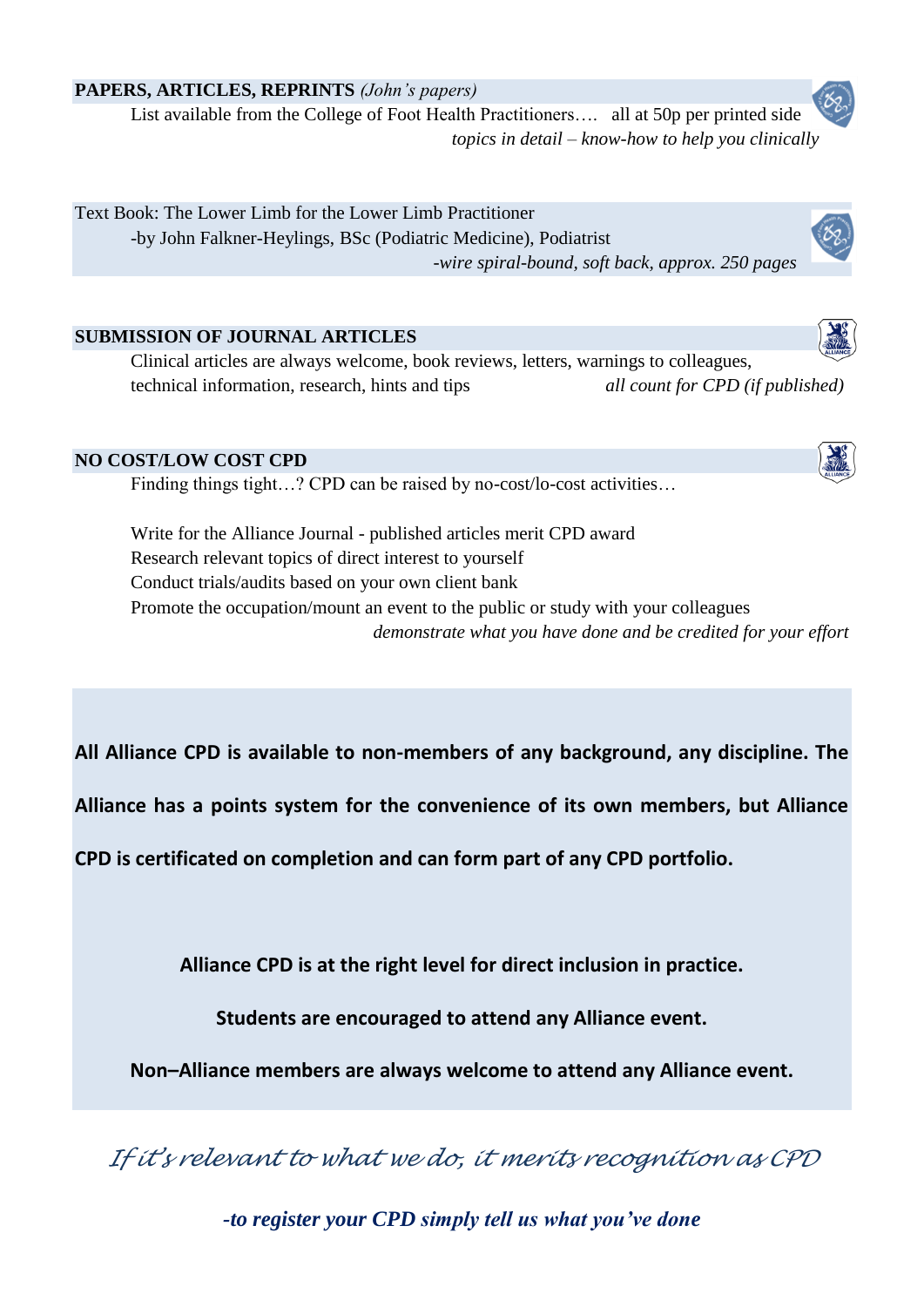### **80,000-strong workforce an 'untapped resource' to tackle public health challenges**

A [report](https://www.professionalstandards.org.uk/docs/default-source/publications/untapped-resources---accredited-registers-in-the-wider-workforce-november-2017.pdf?sfvrsn=0) published 1 November 2017 by the [Royal Society for Public Health](https://www.rsph.org.uk/) (RSPH) and the [Professional Standards Authority](http://www.professionalstandards.org.uk/) has revealed the extent to which practitioners on accredited registers – an 80,000 strong workforce including counsellors, acupuncturists, and sports therapists are able to contribute to addressing the growing public health crises in the UK.

The [report,](https://www.professionalstandards.org.uk/docs/default-source/publications/untapped-resources---accredited-registers-in-the-wider-workforce-november-2017.pdf?sfvrsn=0) which is based on a survey of more than 4,500 practitioners in the accredited registers (AR) workforce, found both a willingness and ability to promote the public's health through healthy lifestyle conversations and effective signposting with patients. However, despite the vast majority of the AR workforce (89%) considering their job role to include "promoting the public's health", three quarters of them (74%) feel under-utilised in doing so. Other key findings of the report include:

- AR practitioners typically build trusted long-term relationships with their patients and so are naturally well placed to have healthy conversations: many already provide support on mental wellbeing (64%), signposting to healthier lifestyle services (36%), and advice on physical activity (29%)
- The main barriers identified to contributing further included difficulty in staying up to date with the range of local services for effective signposting, concerns that conversations could make patients feel uncomfortable, and the relative inaccessibility of the workforce to the public.

The key recommendations of the report include:

- Public health teams to create and regularly update a list of services bringing all local signposting information together, and disseminate this to AR practitioners
- AR practitioners to have authority to make direct NHS referrals, in appropriate cases, thereby reducing the administrative burden on GP surgeries
- Accredited registers to consider introducing a standardised health assessment tool to be used with new patients

#### **Shirley Cramer CBE, Chief Executive of RSPH and Chair of the Government's Advisory Group, People in UK Public Health, said:**

"The public health challenges facing the UK today are deep-seated, varied, and of increasing cost to the NHS. It's vital that we continue to make progress on such health priorities as obesity and smoking, but to do this we must increase the capacity of those willing to support the public's health. The AR workforce has a willingness and is well placed to join the wider public health workforce, and numbering 80,000 is now twice the size of the UK's core public health workforce.

- We know that AR practitioners typically take a holistic approach to wellbeing, and develop long term and trusted relationships with their patients, putting them in an ideal position to have lifestyle health conversations with them. The AR workforce accounts for thousands of interactions with members of the public every day: we are calling for these practitioners to be given the right support, so that we can unleash their full potential to improve the public's health."
- **Harry Cayton, Chief Executive of the Professional Standards Authority, said:**
- "The AR programme is now well-established within the regulatory framework, providing independent assurance of registers covering a diverse and engaged workforce. There is huge potential for this workforce to contribute to individual wellbeing and public health objectives, such as weight loss, stopping smoking and taking exercise.
- It is vitally important that GPs, nurses and other healthcare professionals who work in the community are aware of the potential for the AR workforce to further contribute to promoting the public's health so that they are able to make better use of this existing resource."

#### *-this could become an important part of our remit*